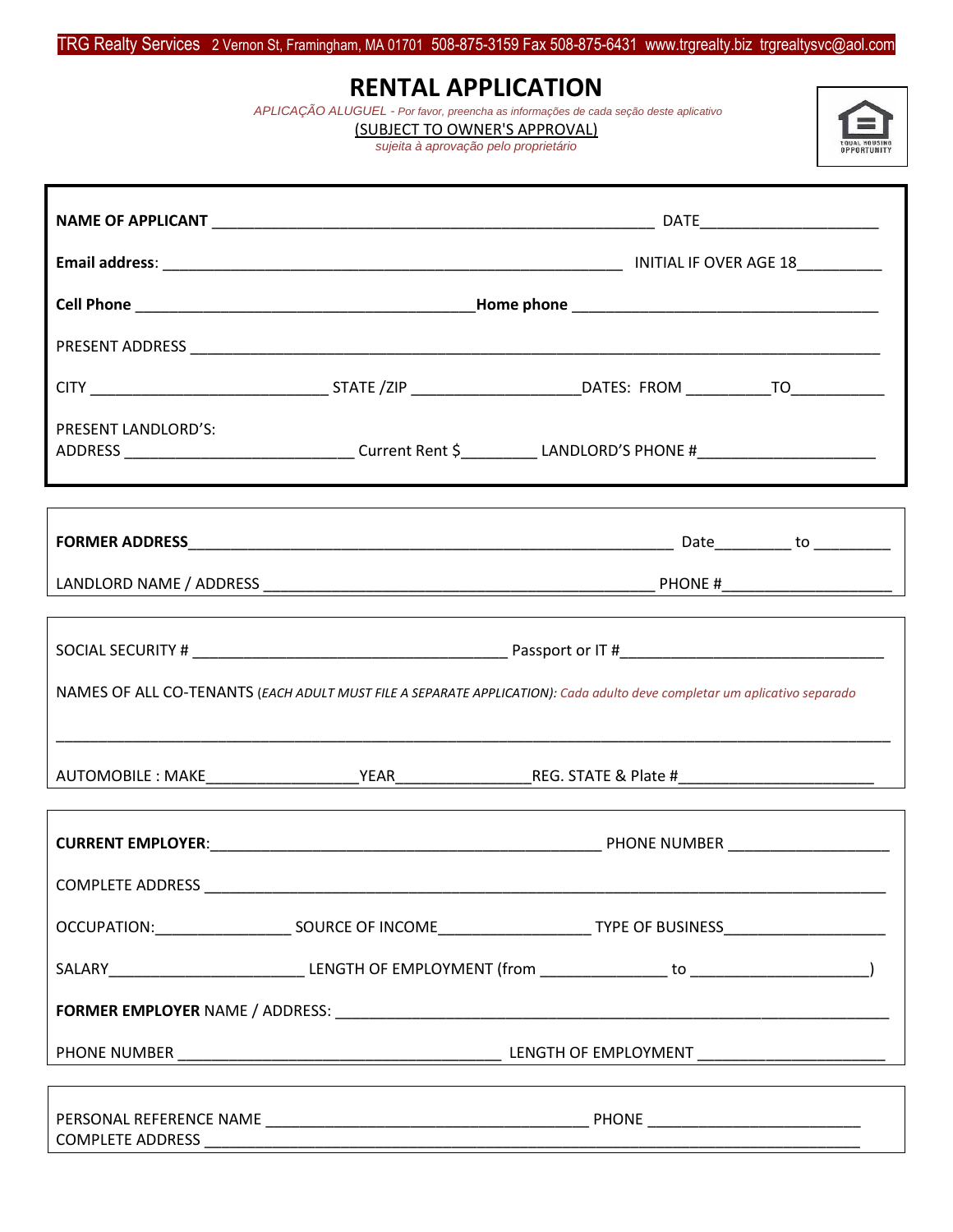| <b>NAME OF APPLICANT</b> |  |  |
|--------------------------|--|--|
|                          |  |  |

| Have you ever been evicted / been a defendant in an eviction hearing? ____ Do you/anyone living with you smoke? |                                   |  |  |
|-----------------------------------------------------------------------------------------------------------------|-----------------------------------|--|--|
| Are you currently involved with a dispute and / or eviction with your current landlord?                         |                                   |  |  |
| Are you related to your current landlord or anyone you have listed for references?                              |                                   |  |  |
| IN CASE OF EMERGENCY                                                                                            | PHONE ___________________________ |  |  |
| ADDRESS                                                                                                         |                                   |  |  |

| TOTAL # OF OCCUPANTS # OF ADULTS # OF PETS                                                                                                                                                          |                                                                                                      |  |  |  |
|-----------------------------------------------------------------------------------------------------------------------------------------------------------------------------------------------------|------------------------------------------------------------------------------------------------------|--|--|--|
|                                                                                                                                                                                                     |                                                                                                      |  |  |  |
| Broker Fee _________________________Last Month's Rent _______________________Security Deposit ________________                                                                                      |                                                                                                      |  |  |  |
|                                                                                                                                                                                                     | TERM OF LEASE ______(MONTHS) NEW LEASE FROM (DATE) _____________________TO (DATE) __________________ |  |  |  |
| Deposit on account<br>Security deposit<br>Other monthly charges<br><b>Broker</b> fee                                                                                                                |                                                                                                      |  |  |  |
| Base rent and other Monthly Charges are due and payable on the first day of each month, in advance.<br>Aluquel e outros encargos mensais são devidos no primeiro dia de cada mês, com antecedência. |                                                                                                      |  |  |  |

**Please provide your credit score:**

**\_\_\_\_\_\_\_\_\_\_\_\_ FICO, Equifax, Experian, TransUnion (please circle provider)**

Pursuant to Massachusetts law, TRG Realty Services shall not make any inquiry concerning the race, religious creed, color, national origin, sex, sexual orientation, age, (except if a minor), ancestry or marital status of the applicant, or concerning the fact that the applicant is a veteran or a member of the armed forces or is handicapped, the applicant authorizes the Management and/or Renting Agency to obtain or cause to be prepared a consumer credit report relating to the applicant.

Neither the Owner nor TRG Realty Services is responsible for the loss of personal belongings caused by fire, theft, smoke, water, or otherwise, unless caused by their negligence.

The undersigned warrants and represents that all statements herein are true and agrees to execute upon presentation a Rental Housing Association lease or Tenancy at Will agreement in the usual form, a copy of which the applicant has received or has had occasion to examine, which lease or agreement may be terminated by the Lessor if any statement herein made is not true. Deposit is to be applied as shown above, or applied to actual damages sustained by the owner, except it is to be refunded if said application is not accepted by the owner. This application and deposit are taken subject to previous applications. The renting agent is an independent contractor and has no authority to make any representation concerning the premises; *the renting agent is only authorized to show the apartment for rent and to assist in the screening of rental applicants. The property owner makes the lease decision. O agente alugar só é autorizado a mostrar o apartamento para alugar e para ajudar na triagem dos candidatos de aluguel. O proprietário do imóvel toma a decisão de arrendamento.*

This application must be acted upon by the owner on or before \_ **Please sign below. Unsigned applications cannot be processed.**

| ĉ | I           |
|---|-------------|
|   | I<br>I<br>I |
|   | I           |
|   |             |

Renting Agent \_\_\_\_\_\_\_\_\_\_\_\_\_\_\_\_\_\_\_\_\_\_\_\_\_\_\_\_\_\_\_\_\_\_\_\_\_\_\_\_\_\_\_\_\_\_\_\_\_\_\_\_\_\_ Signature \_\_\_\_\_\_\_\_\_\_\_\_\_\_\_\_\_\_\_\_\_\_\_\_\_\_\_\_\_\_\_\_\_\_\_\_\_\_\_\_\_\_\_\_\_\_\_\_\_\_

X\_\_\_\_\_\_\_\_\_\_\_\_\_\_\_\_\_\_\_\_\_\_\_\_\_\_\_\_\_\_\_\_\_\_\_\_\_\_\_\_\_\_\_\_\_\_\_\_\_\_\_\_\_\_\_\_\_\_\_\_\_\_\_\_\_\_\_\_\_\_\_\_\_\_\_ (Applicant) Date \_\_\_\_\_\_\_\_\_\_\_\_\_\_\_\_\_\_\_\_\_\_\_\_\_\_\_\_\_\_\_\_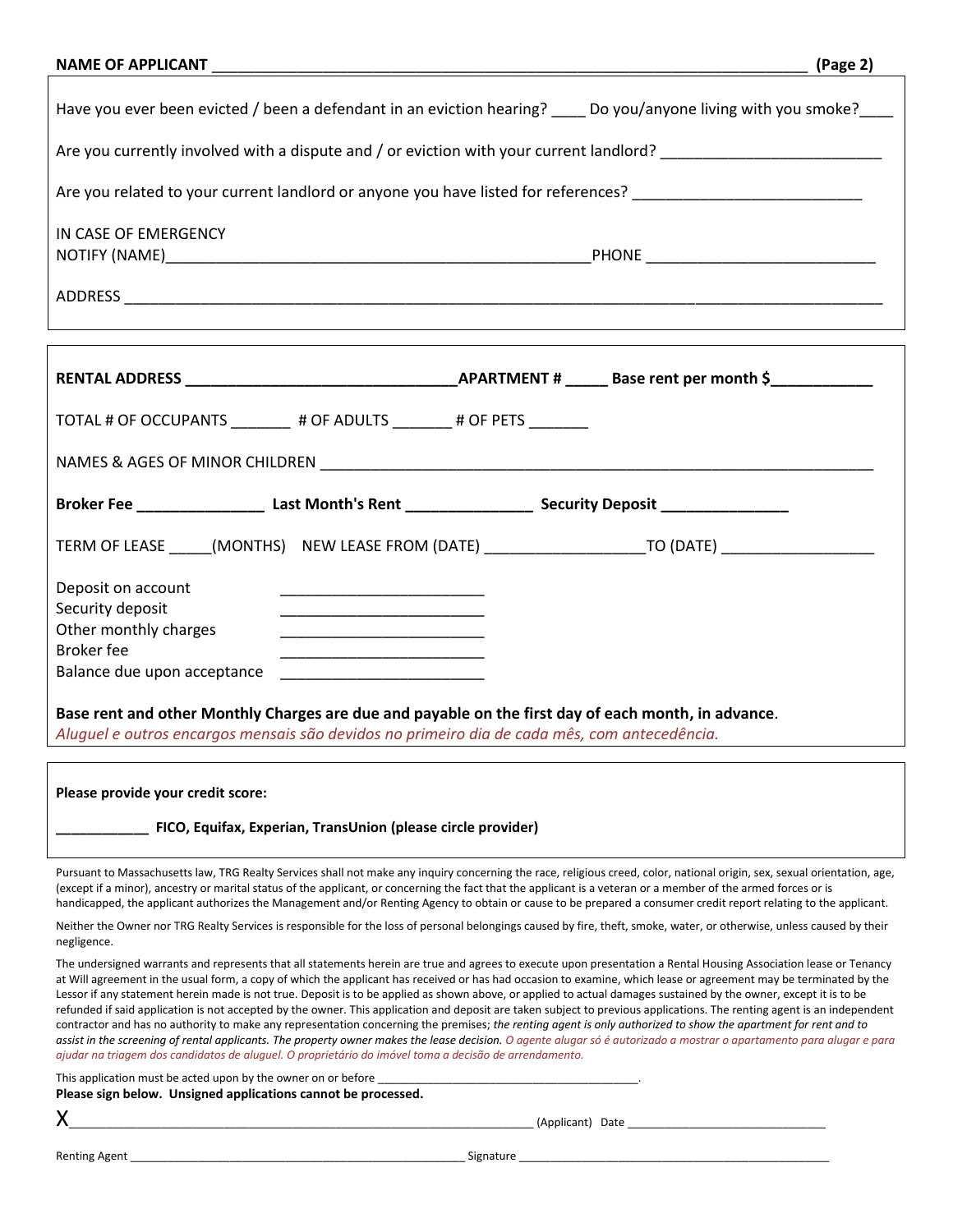# **TRG Realty Services, LLC** *Real Estate Leasing & Management*

*2 Vernon Street • Framingham, MA 01701 (508) 875-3159 • FAX (508) 875-6431 [www.trgrealty.biz](http://www.trgrealty.biz/) • [rentalgrp@aol.com](mailto:rentalgrp@aol.com)*

*Regarding \_\_\_\_\_\_\_\_\_\_\_\_\_\_\_\_\_\_\_\_\_\_\_\_\_\_\_\_\_\_\_\_\_\_\_\_\_\_\_\_\_\_\_\_\_\_\_\_\_\_\_\_\_* 

*Dates of Occupancy\_\_\_\_\_\_\_\_\_\_\_\_\_\_\_\_\_\_\_\_\_\_\_\_\_\_\_\_\_\_\_\_\_\_\_\_\_\_\_\_\_\_\_\_\_*

*Dear Sir / Madam:*

*The above referenced party has applied for tenancy with our company and you have been named as a landlord reference. We would appreciate receiving the information below.*

*Please complete the information in the box below and fax or email this information back to us. Our fax number is 508-875-6431. Your prompt response is greatly appreciated, and your reply will be held in strict confidence.*

*Thank you for your courtesy and cooperation in this regard.*

| Very truly yours,                                                                                                                                                                  |             |
|------------------------------------------------------------------------------------------------------------------------------------------------------------------------------------|-------------|
| <b>Office Manager</b>                                                                                                                                                              |             |
| Length of occupancy: _________________________ Monthly rent: ___________________                                                                                                   |             |
|                                                                                                                                                                                    |             |
|                                                                                                                                                                                    |             |
|                                                                                                                                                                                    |             |
|                                                                                                                                                                                    |             |
| How would you rate this applicant as a tenant? (circle one) GOOD FAIR POOR                                                                                                         |             |
|                                                                                                                                                                                    |             |
|                                                                                                                                                                                    |             |
| $\mathsf{I}, \_\_\_\_\_\_\$ (applicant 's name)<br>hereby authorize the release of the information below in relation to<br>my application for tenancy through TRG Realty Services. |             |
| $\mathsf{X}$                                                                                                                                                                       | Date $\_\_$ |
| (applicant must sign here)                                                                                                                                                         |             |